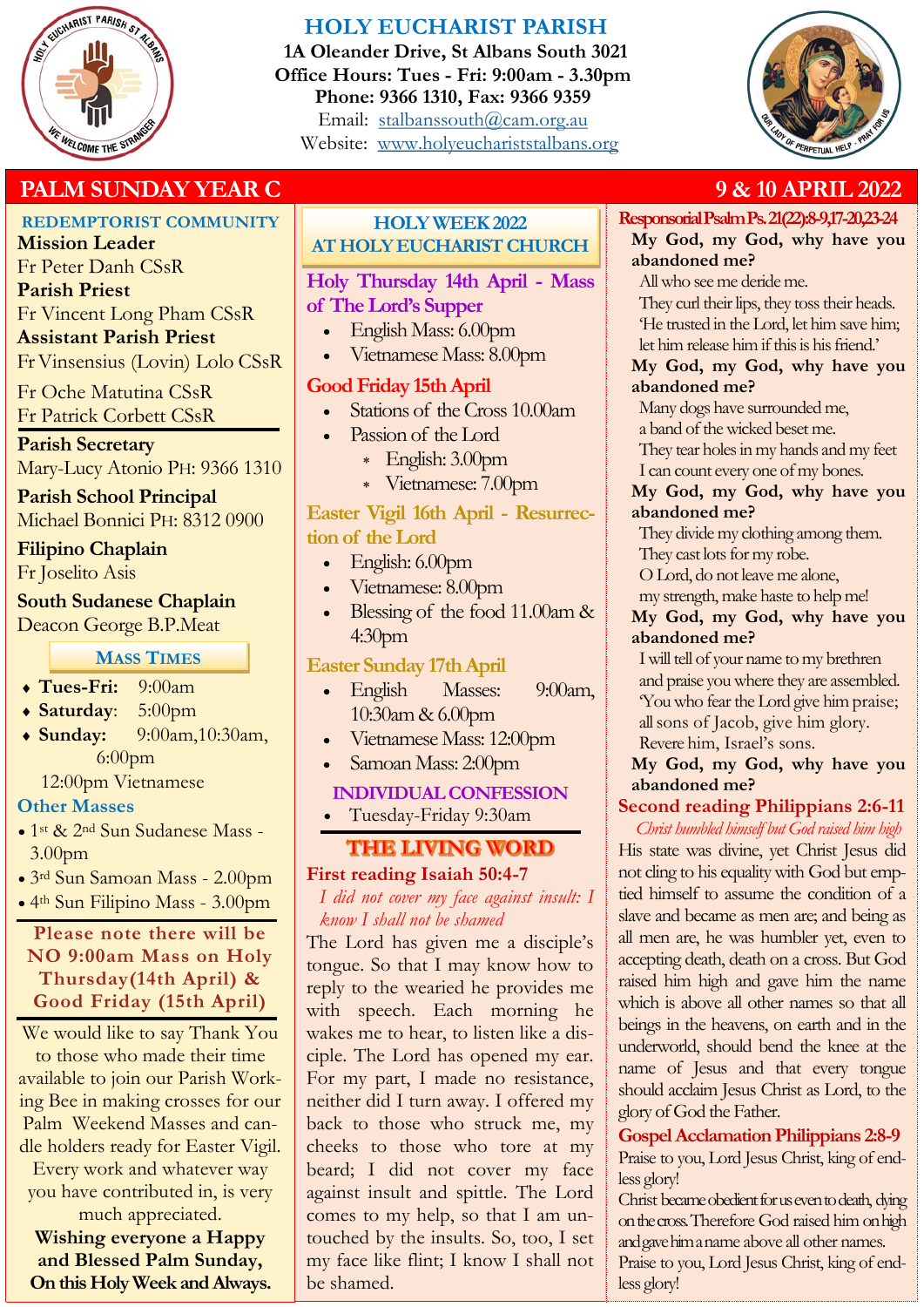#### **Gospel Luke 23:1-49**

#### *The Passion of our Lord Jesus Christ according to Luke*

#### *Key: N. Narrator.* ✠ *Jesus. O. Other single speaker. C. Crowd, or more than one speaker.*

- **N.** The elders of the people and the chief priests and scribes rose, and they brought Jesus before Pilate.
- They began their accusation by saying,
- **C.** We found this man inciting our people to revolt, opposing payment of the tribute to Caesar, and claiming to be Christ, a king.
- **N.** Pilate put to him this question:
- **O.** Are you the king of the Jews?
- **N.** He replied,
- ✠ It is you who say it.
- **N.** Pilate then said to the chief priests and the crowd,
- **O.** I find no case against this man.
- **N.** But they persisted,
- **C.** He is inflaming the people with his teaching all over Judaea; it has come all the way from Galilee, where he started, down to here.
- **N.** When Pilate heard this, he asked if the man were a Galilean; and finding that he came under Herod's jurisdiction he passed him over to Herod, who was also in Jerusalem at that time.
	- Herod was delighted to see Jesus; he had heard about him and had been wanting for a long time to set eyes on him; moreover, he was hoping to see some miracle worked by him. So he questioned him at some length; but without getting any reply. Meanwhile the chief priests and the scribes were there, violently pressing their accusations. Then Herod, together with his guards, treated him with contempt and made fun of him; he put a rich cloak on him and sent him back to Pilate. And though Herod and Pilate had been enemies before, they were reconciled that same day. Pilate then summoned the chief priests and the leading men and the people. He said,
- **O.** You brought this man before me as a political agitator. Now I have gone into the matter myself in your presence and found no case against the man in respect of all the charges you bring against him. Nor has Herod either, since he has sent him back to us. As you can see, the man has done nothing that deserves death, So I shall have him flogged and then let him go.
- **N.** But as one man they howled,
- **C.** Away with him! Give us Barabbas!
- **N.** (This man had been thrown into prison for causing a riot in the city and for murder.) Pilate was anxious to set Jesus free and addressed them again, but they shouted back,
- **C.** Crucify him! Crucify him!
- **N.** And for the third time he spoke to them,
- **O.** Why? What harm has this man done? I have found no case against him that deserves death, so I shall have him punished and then let him go.
- **N.** But they kept on shouting at the top of their voices, demanding that he should be crucified. And their shouts were growing louder.

Pilate then gave his verdict: their demand was to be granted. He released the man they asked for, who had been imprisoned for rioting and murder, and handed Jesus over to them to deal with as they pleased.

As they were leading him away they seized on a man, Simon from Cyrene, who was coming in from the country, and made him shoulder the cross and carry it behind Jesus. Large numbers of people followed him, and of women too, who mourned and lamented for him. But Jesus turned to them and said,

- ✠ Daughters of Jerusalem, do not weep for me; weep rather for yourselves and for your children. For the days will surely come when people will say, 'Happy are those who are barren, the wombs that have never borne, the breasts that have never suckled!' Then they will begin to say to the mountains, 'Fall on us!'; to the hills, 'Cover us.' For if men use the green wood like this, what will happen when it is dry?
- **N.** Now with him they were also leading out two other criminals to be executed. When they reached the place called The Skull, they crucified him there and the two criminals also, one on the right, the other on the left. Jesus said,
- ✠ Father, forgive them; they do not know what they are doing.
- **N.** Then they cast lots to share out his clothing.
	- The people stayed there watching him. As for the leaders, they jeered at him, saying,
- **C.** He saved others, let him save himself if he is the Christ of God, the Chosen One.
- **N.** The soldiers mocked him too, and when they approached to offer vinegar they said,
- **C.** If you are the king of the Jews, save yourself.
- **N.** Above him there was an inscription: 'This is the King of the Jews.' One of the criminals hanging there abused him, saying,
- **O.** Are you not the Christ? Save yourself and us as well.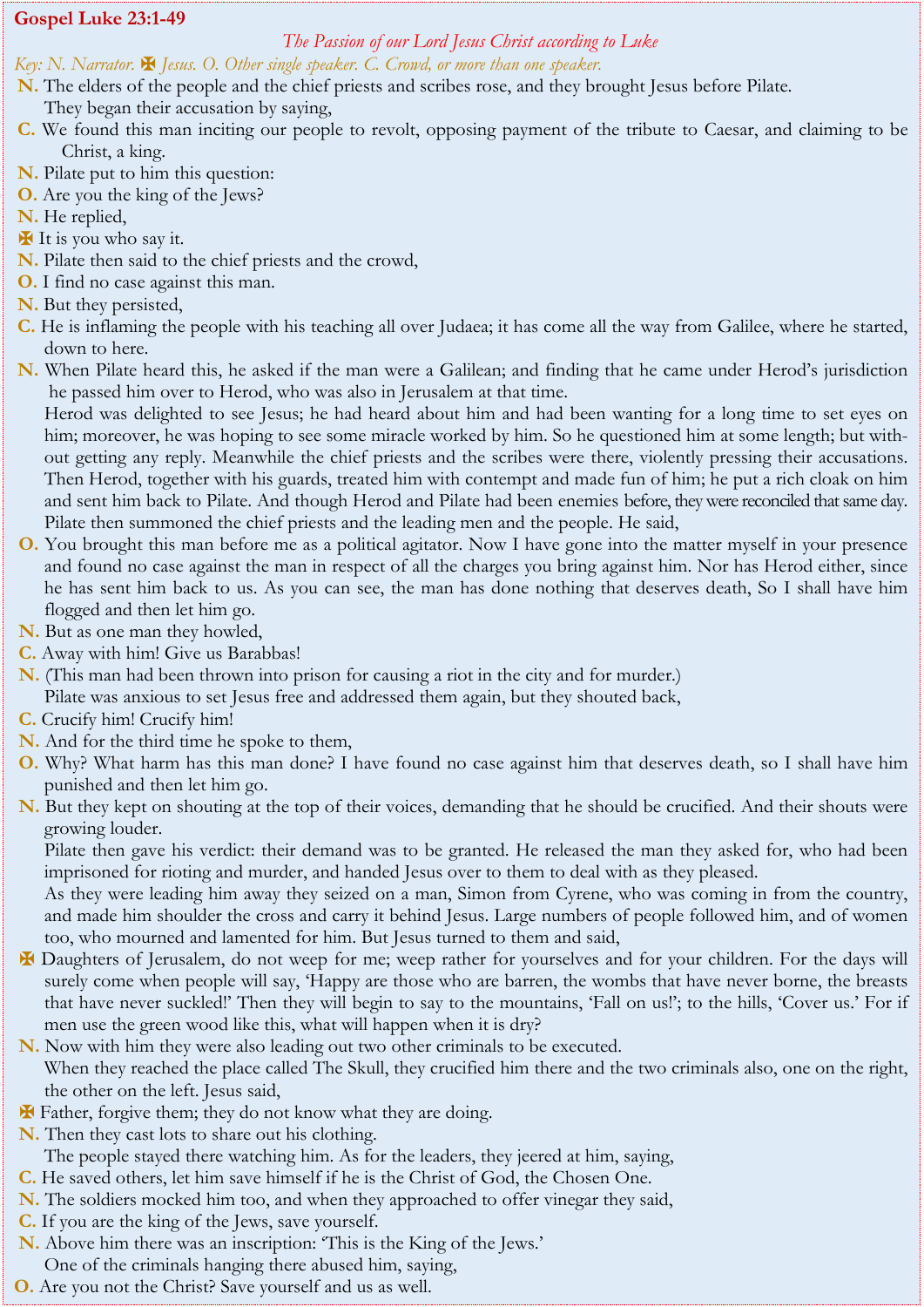# **N.** But the other spoke up and rebuked him:

- **O.** Have you no fear of God at all? You got the same sentence as he did, but in our case we deserved it: we are paying for what we did. But this man has done nothing wrong. Jesus, remember me when you come into your kingdom.
- **N.** He replied,
- ✠ Indeed, I promise you, today you will be with me in paradise.
- **N.** It was now about the sixth hour and, with the sun eclipsed, a darkness came over the whole land until the ninth hour. The veil of the Temple was torn right down the middle; and when Jesus had cried out in a loud voice, he said,
- ✠ Father, into your hands I commit my spirit.
- **N.** With these words he breathed his last.
- *All kneel and pause a moment*
	- When the centurion saw what had taken place, he gave praise to God and said,
- **O.** This was a great and good man.
- **N.** And when all the people who had gathered for the spectacle saw what had happened, they went home beating their breasts.

All his friends stood at a distance; so also did the women who had accompanied him from Galilee, and they saw all this happen.

## **THE WAY OF HOLY WEEK**

The liturgies of Holy Week invite us to engage with the words, actions and experiences that constituted Jesus's way to the Father. Fr Tony Nye describes how, over the coming days, we will contemplate Jesus's journey through silence, symbols and scripture.

Lord Jesus, you have shown us the way to the Father.

What follows is an overview of the Holy Week liturgy through the lens of those words that we use in the Penitential Rite at Mass.

We are people of the Way, an ancient term for the first Christians which is found in the Acts of the Apostles. Jesus showed us that way throughout his whole life on earth, but this way becomes particularly clear and calls to us most profoundly in the events of Holy Week, not only by Jesus's words, however striking they are, but by his actions and what he suffered, beyond words. Those events invite us to enter upon this way interiorly, through the words, actions and silences of the liturgy. Through that liturgy we make a commitment of faith to know Jesus more clearly, as individuals, but also as pilgrims together. We are drawn into ancient traditions of contemplating these events.

#### **It is a way of humility in obedience and commitment to the Father**

We begin with the Palm Sunday procession, to re-enact the journey of Jesus with his disciples and those who followed him from Bethany to Jerusalem (Mt 21:1-11). We follow him as our king, but one riding on a donkey in humility and in obedience to the Father's word through the prophet Zechariah (Zec 9:9). As we proceed into the Mass the readings prepare us to focus on this obedience. From the Third Servant Song of Second Isaiah (Is 50:4-7), we hear that the Servant has been given, 'a disciple's tongue...Each morning [the Lord] wakes me to hear, to listen like a disciple.' The second reading, from the kenosis hymn used by St. Paul in his [Letter to the Philippians](https://www.thinkingfaith.org/articles/20090302_2.htm) (Phil 2:6-11), tells us that Jesus, emptied himself to assume the condition of a slave, and became as men are; and being as all men are, he was humbler yet, even to accepting death, death on a cross.

This leads us into the dramatic account of the Passion. This year it is according to [Matthew,](https://www.thinkingfaith.org/articles/20090922_1.htm) which, as in the infancy narrative and other places in the gospel, focuses on fulfilment and obedience to God's plan as the evangelist conceives it.

#### **It is the way of the Servant**

Just as in the Mass of Palm Sunday, so in the following days of Holy Week we prepare to hear about the events leading to the Passion by listening to the Servant Songs in Second Isaiah (42:1-7; 49:1-6; 50:4-9 – the latter repeating the Palm Sunday reading). On Good Friday we hear the Suffering Servant Song (Is 52:13-53:12) after the prostration of the celebrants in silence and the opening prayer. It serves as a meditation on the Passion according to John.

#### **It is a way of self-giving and sharing**

The self-giving of Jesus and the sharing in our humanity, and we with him, is very dramatically yet simply portrayed by the Washing of the Feet on Maundy Thursday. This follows John's account (Jn 13:1-15), which is a sort of prologue to the Passion. It can be viewed as an insight into the self-emptying of the cross and the giving of the Eucharist. Bare feet make us aware of human vulnerability. Stooping to wash and dry them carefully is a sign of delicate respect for our neighbour, especially in that neighbour's weakness and poverty. 'If I, t hen, the Lord and master, have washed your feet, you should wash each other's feet.' In its place in the Mass of the Lord's Supper, this surely points to the selfgiving and sharing of Jesus in the Eucharist.

#### **It is a way of deep silence**

The liturgy of Good Friday is embraced by deep silence, at the beginning and at the end. The cross is beyond words. We begin with the silence of the congregation; on Good Friday, the congregation is usually large, so the silence is par-